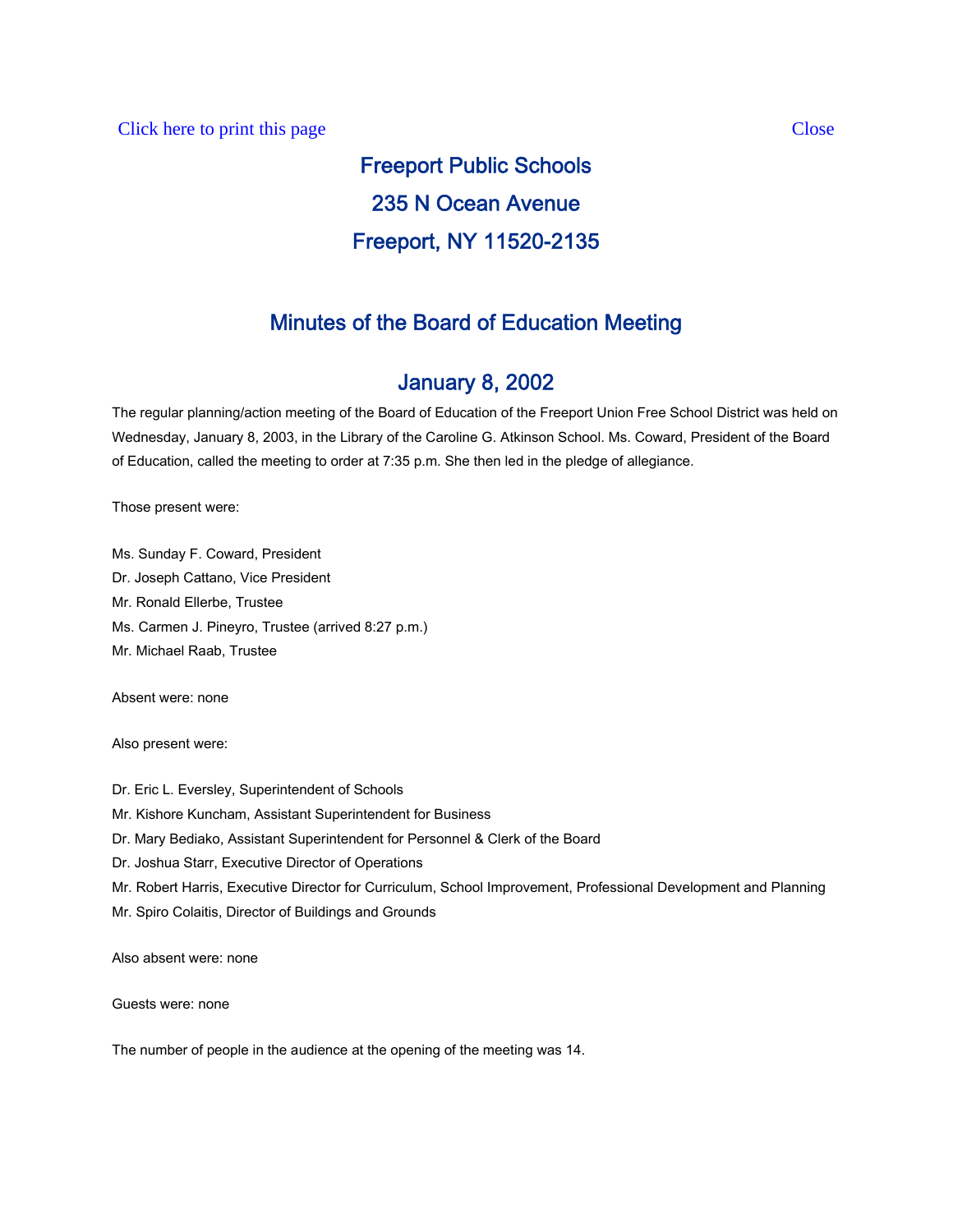## Superintendent's Report

Dr. Eversley, Superintendent of Schools, asked Mr. Kuncham, Assistant Superintendent for Business, to speak about the opening of the new New Visions School. Mr. Kuncham was pleased to announce the opening went smoothly and that the school was a dream come true. He then introduced Ms. Katherine Hynes, Principal of New Visions School. She described how beautiful and full of light the new school is. Mr. Kuncham expressed his thanks to all that worked to bring this project to fruition, and that it will have a positive impact on the Freeport community as well as the students.

Dr. Eversley reviewed with the Board the Atkinson/Administration Parking Lot Extension Project. Mr. Colaitis, Director of Buildings and Grounds, shared a rendering of the extension with the Board.

Dr. Eversley continued the discussion with the Board on the Board meeting format and the use, by the Board, of the "consent agenda." There will be a continued discussion on this issue at the next Board of Education meeting.

Dr. Eversley introduced Mr. Robert Harris, Executive Director for Curriculum, School Improvement, Professional Development and Planning, to the Board and public. Mr. Harris gave a presentation on "No Child Left Behind Legislation" as per the attached.

## Questions on the Item for Action

At this time, the public was given the opportunity to address the Board of Education on items on the agenda. Each speaker was allowed to address the Board for 6 minutes.

The Board reviewed the tentative agenda for January 22, 2003.

#### Items for Action

#### Approval of CSE and PSE Meetings

Mr. Raab offered the following resolution for adoption: RESOLVED that the Board of Education hereby accepts the minutes of the meetings of the committees on special education and preschool special education for the following dates: November 13, 2002, November 18, 2002, November 20, 2002, November 25, 2002, December 16, 2002 The motion was seconded by Mr. Ellerbe and unanimously carried: Cattano, Coward, Ellerbe, Pineyro and Raab.

# Termination of Staff

Dr. Cattano offered the following resolution for adoption: BE IT RESOLVED that the Board of Education of the Freeport Union Free School District hereby terminates the services of the following employee as listed in the following termination report: James Anson, Technology Teacher, effective February 8, 2003, pursuant to Education Law Section 3031.